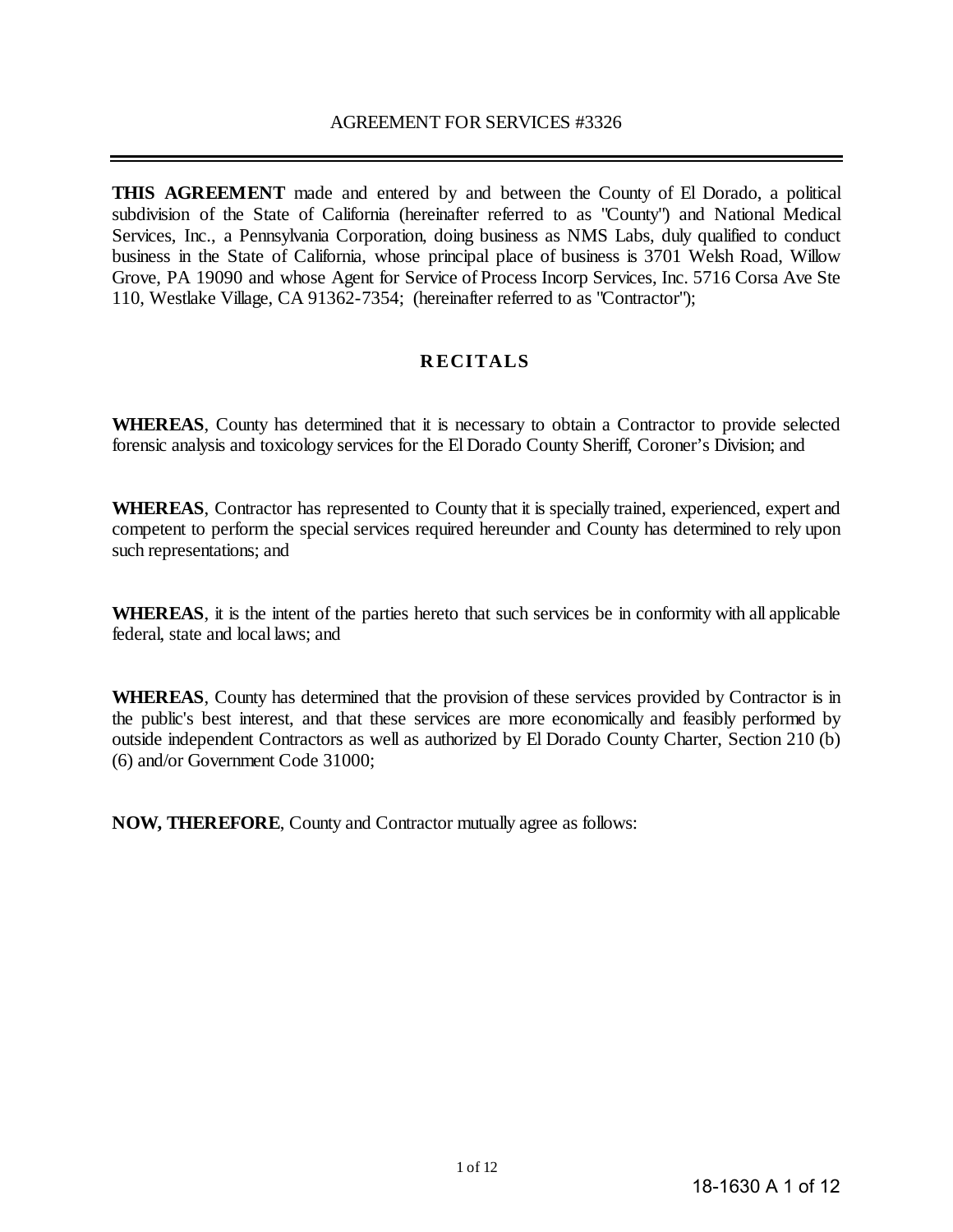### **ARTICLE I**

**Scope of Services:** Contractor agrees to furnish the personnel and equipment necessary to provide selected forensic analysis and toxicology services on an "as requested" basis for the El Dorado County Sheriff's Office, Coroner Division. Services shall include, but not be limited to, those set forth in Exhibit A, marked "2018 Fee Schedule", incorporated herein and made by reference a part hereof.

### **ARTICLE II**

**Term:** This Agreement shall become effective upon final execution by both parties hereto and shall cover the period of November 1, 2018 through October 31, 2020

### **ARTICLE III**

**Compensation for Services:** For services provided herein, County agrees to pay Contractor monthly in arrears and within forty-five (45) days following the County's receipt and approval of itemized invoice(s) identifying services rendered. For the purposes of this Agreement, the billing rate shall be as in Exhibit A.

Total amount of this Agreement shall not exceed \$190,000 for the two year period.

Itemized invoices shall follow the format specified by County and shall reference this Agreement number on their faces and on any enclosures or backup documentation. Copies of documentation attached to invoices shall reflect Contractor's charges for the specific services billed on those invoices. Invoices shall be mailed to County at the following address:

County of El Dorado Sheriff's Office 300 Fair Lane Placerville, California 95667 ATTN: Accounting Department

or to such other location as County directs.

In the event that Contractor fails to deliver the documents or other deliverables required by the individual Work Orders issued pursuant to this Agreement, County at its sole option may delay payment for the Work Orders in question, or proceed as set forth herein below in Article XI, Default, Termination, and Cancellation.

### **ARTICLE IV**

**Taxes:** Contractor certifies that as of today's date, it is not in default on any unsecured property taxes or other taxes or fees owed by Contractor to County. Contractor agrees that it shall not default on any obligations to County during the term of this Agreement.

### **ARTICLE V**

**Changes to Agreement:** This Agreement may be amended by mutual consent of the parties hereto. Said amendments shall become effective only when in writing and fully executed by duly authorized officers of the parties hereto.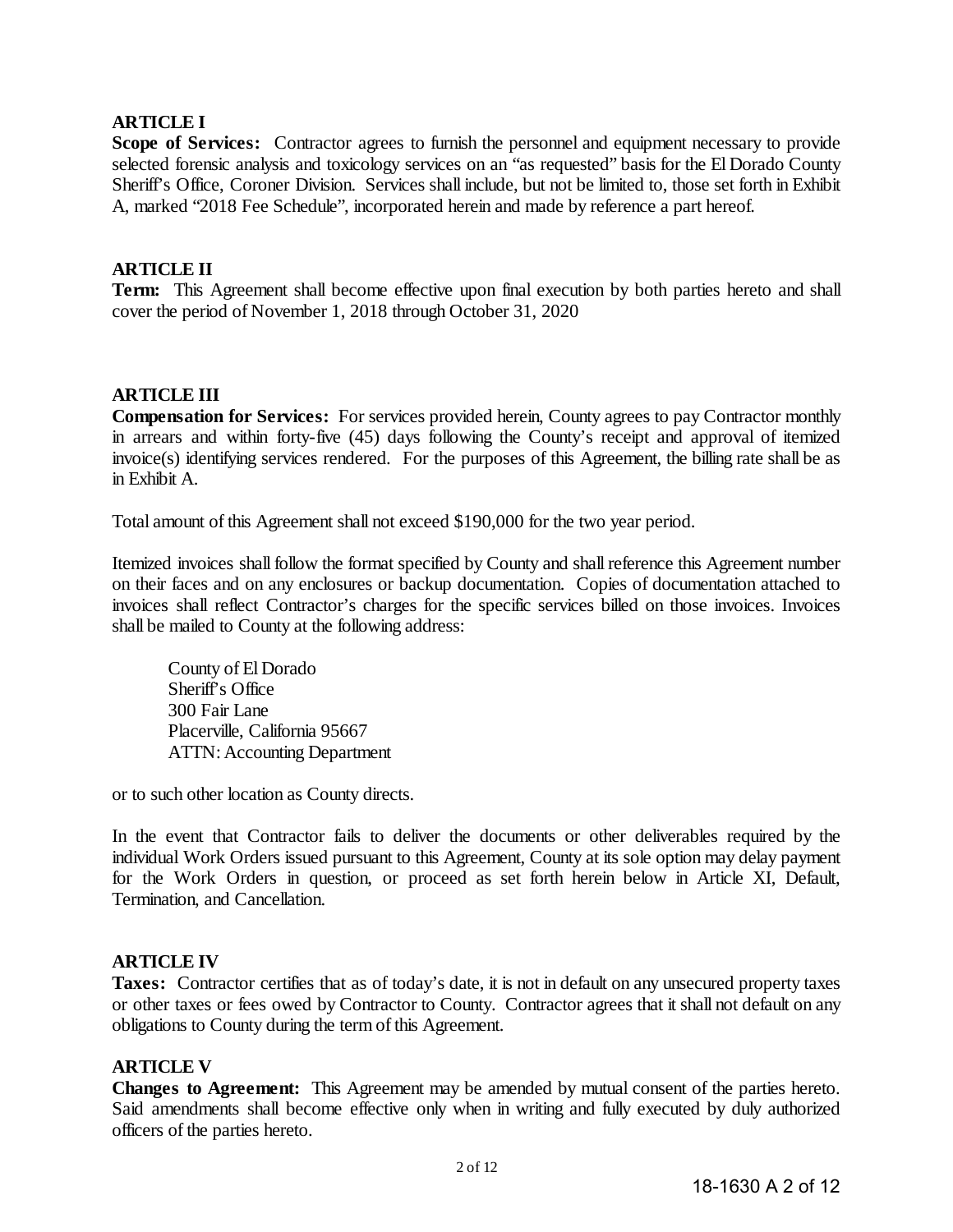### **ARTICLE VI**

**Contractor to County:** It is understood that the services provided under this Agreement shall be prepared in and with cooperation from County and its staff. It is further agreed that in all matters pertaining to this Agreement, Contractor shall act as Contractor only to County and shall not act as Contractor to any other individual or entity affected by this Agreement nor provide information in any manner to any party outside of this Agreement that would conflict with Contractor's responsibilities to County during term hereof.

### **ARTICLE VII**

**Assignment and Delegation:** Contractor is engaged by County for its unique qualifications and skills as well as those of its personnel. Contractor shall not subcontract, delegate or assign services to be provided, in whole or in part, to any other person or entity without prior written consent of County.

### **ARTICLE VIII**

**Independent Contractor/Liability:** Contractor is, and shall be at all times, deemed independent and shall be wholly responsible for the manner in which it performs services required by terms of this Agreement. Contractor exclusively assumes responsibility for acts of its employees, associates, and subContractors, if any are authorized herein, as they relate to services to be provided under this Agreement during the course and scope of their employment.

Contractor shall be responsible for performing the work under this Agreement in a safe, professional, skillful and workmanlike manner and shall be liable for its own negligence and negligent acts of its employees. County shall have no right of control over the manner in which work is to be done and shall, therefore, not be charged with responsibility of preventing risk to Contractor or its employees.

### **ARTICLE IX**

**Fiscal Considerations:** The parties to this Agreement recognize and acknowledge that County is a political subdivision of the State of California. As such, El Dorado County is subject to the provisions of Article XVI, Section 18 of the California Constitution and other similar fiscal and procurement laws and regulations and may not expend funds for products, equipment or services not budgeted in a given fiscal year. It is further understood that in the normal course of County business, County will adopt a proposed budget prior to a given fiscal year, but that the final adoption of a budget does not occur until after the beginning of the fiscal year.

Notwithstanding any other provision of this Agreement to the contrary, County shall give notice of cancellation of this Agreement in the event of adoption of a proposed budget that does not provide for funds for the services, products or equipment subject herein. Such notice shall become effective upon the adoption of a final budget which does not provide funding for this Agreement. Upon the effective date of such notice, this Agreement shall be automatically terminated and County released from any further liability hereunder.

In addition to the above, should the Board of Supervisors during the course of a given year for financial reasons reduce, or order a reduction, in the budget for any County department for which services were contracted to be performed, pursuant to this paragraph in the sole discretion of the County, this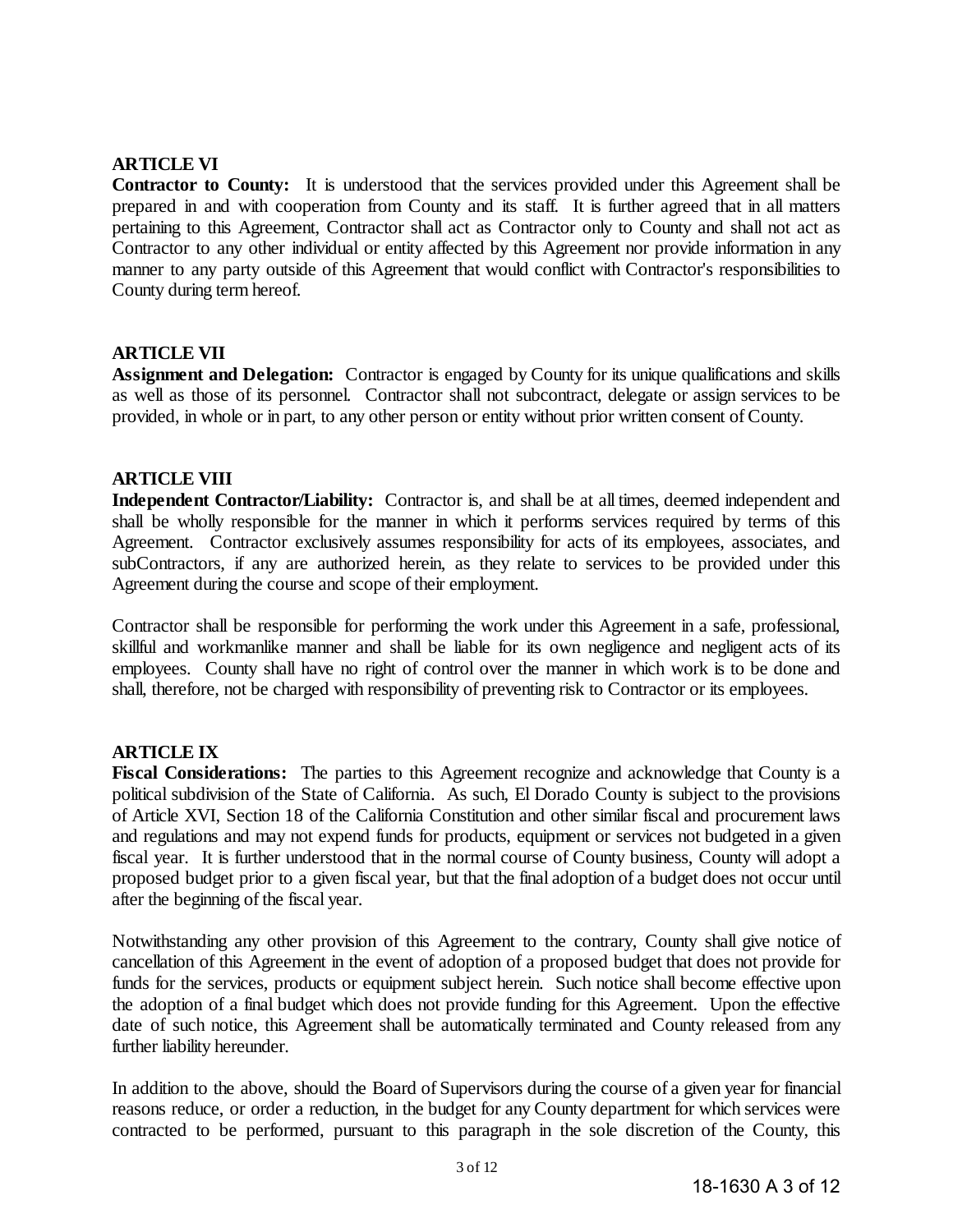Agreement may be deemed to be canceled in its entirety subject to payment for services performed prior to cancellation.

# **ARTICLE X**

**Audit by California State Auditor:** Contractor acknowledges that if total compensation under this agreement is greater than \$10,000.00, this Agreement is subject to examination and audit by the California State Auditor for a period of three (3) years, or for any longer period required by law, after final payment under this Agreement, pursuant to California Government Code §8546.7. In order to facilitate these potential examinations and audits, Contractor shall maintain, for a period of at least three (3) years, or for any longer period required by law, after final payment under the contract, all books, records and documentation necessary to demonstrate performance under the Agreement.

## **ARTICLE XI Default, Termination, and Cancellation:**

A. Default: Upon the occurrence of any default of the provisions of this Agreement, a party shall give written notice of said default to the party in default (notice). If the party in default does not cure the default within ten (10) days of the date of notice (time to cure), then such party shall be in default. The time to cure may be extended at the discretion of the party giving notice. Any extension of time to cure must be in writing, prepared by the party in default for signature by the party giving notice and must specify the reason(s) for the extension and the date on which the extension of time to cure expires.

Notice given under this section shall specify the alleged default and the applicable Agreement provision and shall demand that the party in default perform the provisions of this Agreement within the applicable period of time. No such notice shall be deemed a termination of this Agreement unless the party giving notice so elects in this notice, or the party giving notice so elects in a subsequent written notice after the time to cure has expired. In the event of termination for default, County reserves the right to take over and complete the work by contract or by any other means.

- B. Bankruptcy: This Agreement, at the option of the County, shall be terminable in the case of bankruptcy, voluntary or involuntary, or insolvency of Contractor.
- C. Ceasing Performance: County may terminate this Agreement in the event Contractor ceases to operate as a business, or otherwise becomes unable to substantially perform any term or condition of this Agreement.
- D. Termination or Cancellation without Cause: County may terminate this Agreement in whole or in part upon seven (7) calendar days written notice by County without cause. If such prior termination is effected, County will pay for satisfactory services rendered prior to the effective dates as set forth in the Notice of Termination provided to Contractor, and for such other services, which County may agree to in writing as necessary for contract resolution. In no event, however, shall County be obligated to pay more than the total amount of the contract. Upon receipt of a Notice of Termination, Contractor shall promptly discontinue all services affected, as of the effective date of termination set forth in such Notice of Termination, unless the notice directs otherwise.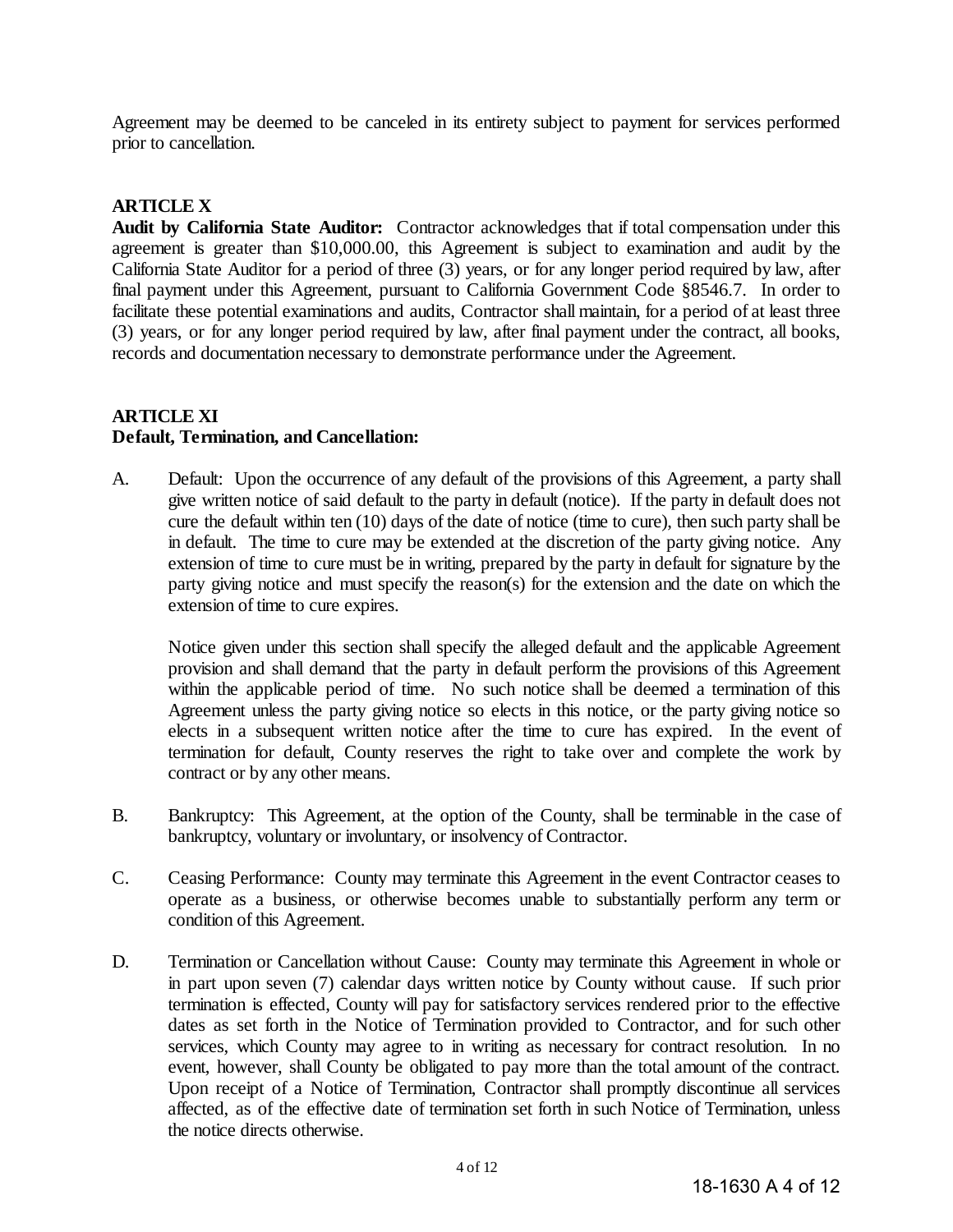#### **ARTICLE XII**

**Notice to Parties:** All notices to be given by the parties hereto shall be in writing and served by depositing same in the United States Post Office, postage prepaid and return receipt requested. Notices to County shall be addressed as follows:

COUNTY OF EL DORADO Sheriff's Office 300 Fair Lane Placerville, CA 95667 ATTN: Bryan Golmitz, Captain

or to such other location as the County directs.

with a carbon copy to

COUNTY OF EL DORADO Chief Administrative Office Procurement and Contracts Division 330 Fair Lane Placerville, CA 95667 ATTN: Purchasing Agent

Notices to Contractor shall be addressed as follows:

NATIONAL MEDICAL SERVICES, INC. 3701 Welsh Road Willow Grove, PA 19090 ATTN: Andrew Nolan, Vice-President of Finance

or to such other location as the Contractor directs.

#### **ARTICLE XIII**

**Change of Address:** In the event of a change in address for Contractor's principal place of business, Contractor's Agent for Service of Process, or Notices to Contractor, Contractor shall notify County in writing pursuant to the provisions contained in this Agreement under the Article titled "Notice to Parties". Said notice shall become part of this Agreement upon acknowledgment in writing by the County Contract Administrator, and no further amendment of the Agreement shall be necessary provided that such change of address does not conflict with any other provisions of this Agreement.

#### **ARTICLE XIV**

**Indemnity:** The Contractor shall defend, indemnify, and hold the County harmless against and from any and all claims, suits, losses, damages and liability for damages of every name, kind and description, including attorney's fees and costs incurred, brought for, or on account of, injuries to or death of any person, including but not limited to workers, County employees, and the public, or damage to property, or any economic or consequential losses, which are claimed to or in any way arise out of or are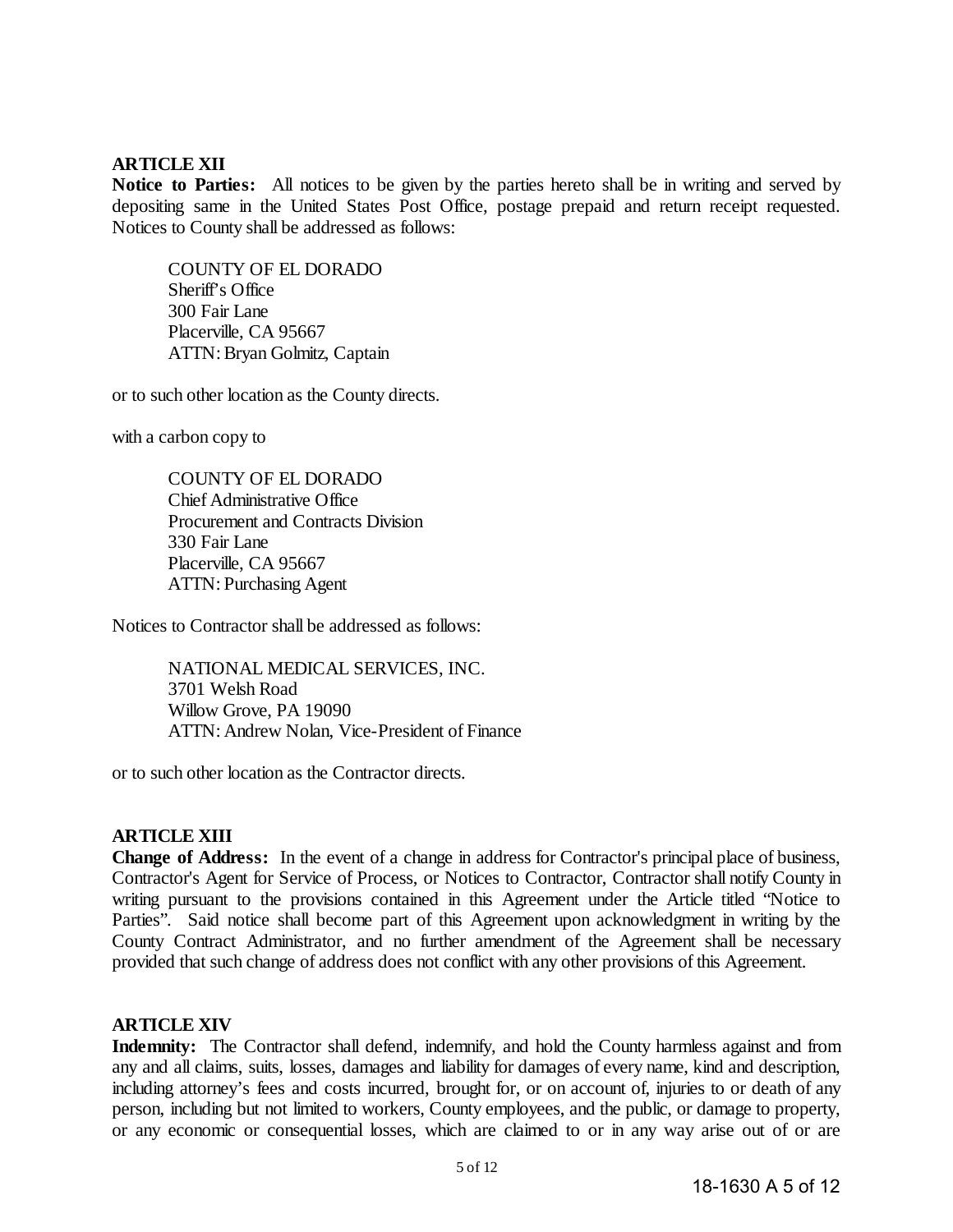connected with the Contractor's services, operations, or performance hereunder, regardless of the existence or degree of fault or negligence on the part of the County, the Contractor, subContractor(s) and employee(s) of any of these, except for the sole, or active negligence of the County, its officers and employees, or as expressly prescribed by statute. This duty of Contractor to indemnify and save County harmless includes the duties to defend set forth in California Civil Code Section 2778.

### **ARTICLE XV**

**Insurance:** Contractor shall provide proof of a policy of insurance satisfactory to the County of El Dorado Risk Manager and documentation evidencing that Contractor maintains insurance that meets the following requirements:

- A. Full Worker's Compensation and Employer's Liability Insurance covering all employees of Contractor as required by law in the State of California.
- B. Commercial General Liability Insurance of not less than \$1,000,000.00 combined single limit per occurrence for bodily injury and property damage and a \$2,000,000.00 aggregate limit.
- C. Automobile Liability Insurance of not less than \$1,000,000.00 is required in the event motor vehicles are used by the Contractor in the performance of the Agreement.
- D. In the event Contractor is a licensed professional or professional consultant, and is performing professional services under this Agreement, professional liability is required with a limit of liability of not less than \$1,000,000.00 per occurrence.
- E. Contractor shall furnish a certificate of insurance satisfactory to the County of El Dorado Risk Manager as evidence that the insurance required above is being maintained.
- F. The insurance will be issued by an insurance company acceptable to Risk Management, or be provided through partial or total self-insurance likewise acceptable to Risk Management.
- G. Contractor agrees that the insurance required above shall be in effect at all times during the term of this Agreement. In the event said insurance coverage expires at any time or times during the term of this Agreement, Contractor agrees to provide at least thirty (30) days prior to said expiration date, a new certificate of insurance evidencing insurance coverage as provided for herein for not less than the remainder of term of the Agreement, or for a period of not less than one (1) year. New certificates of insurance are subject to the approval of Risk Management and Contractor agrees that no work or services shall be performed prior to the giving of such approval. In the event the Contractor fails to keep in effect at all times insurance coverage as herein provided, County may, in addition to any other remedies it may have, terminate this Agreement upon the occurrence of such event.
- H. The certificate of insurance must include the following provisions stating that:
	- 1. The insurer will not cancel the insured's coverage without prior written notice to County, and;
	- 2. The County of El Dorado, its officers, officials, employees and volunteers are included as additional insured on an additional insured endorsement, but only insofar as the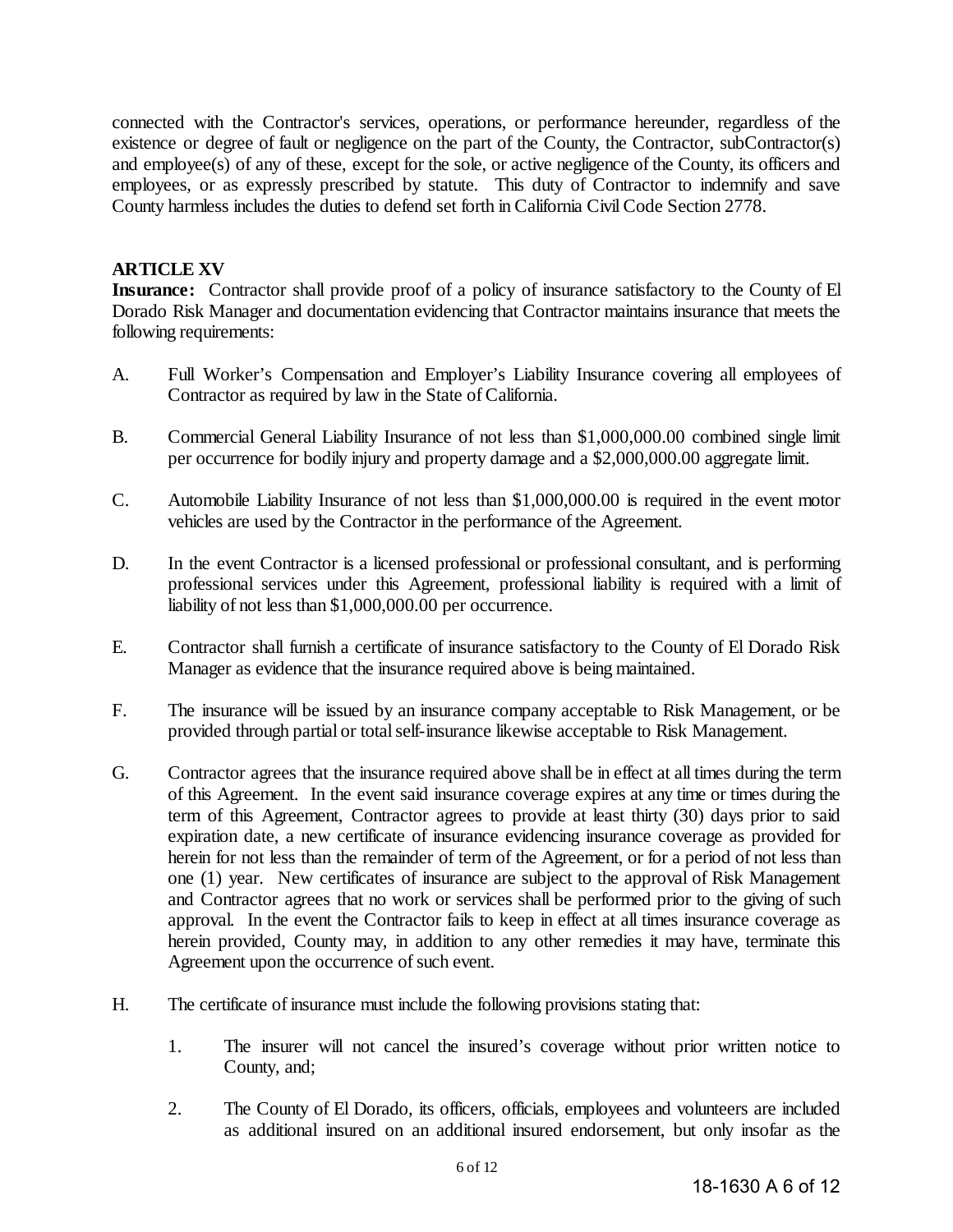operations under this Agreement are concerned. This provision shall apply to the general liability policy.

- I. The Contractor's insurance coverage shall be primary insurance as respects the County, its officers, officials, employees and volunteers. Any insurance or self-insurance maintained by the County, its officers, officials, employees or volunteers shall be in excess of the Contractor's insurance and shall not contribute with it.
- J. Any deductibles or self-insured retentions must be declared to and approved by the County, either: the insurer shall reduce or eliminate such deductibles or self-insured retentions as respects the County, its officers, officials, employees and volunteers; or the Contractor shall procure a bond guaranteeing payment of losses and related investigations, claim administration and defense expenses.
- K. Any failure to comply with the reporting provisions of the policies shall not affect coverage provided to the County, its officers, officials, employees or volunteers.
- L. The insurance companies shall have no recourse against the County of El Dorado, its officers and employees or any of them for payment of any premiums or assessments under any policy issued by any insurance company.
- M. Contractor's obligations shall not be limited by the foregoing insurance requirements and shall survive expiration of this Agreement.
- N. In the event Contractor cannot provide an occurrence policy, Contractor shall provide insurance covering claims made as a result of performance of this Agreement for not less than three (3) years following completion of performance of this Agreement.
- O. Certificate of insurance shall meet such additional standards as may be determined by the contracting County Department either independently or in consultation with Risk Management, as essential for protection of the County.

## **ARTICLE XVI**

Interest of Public Official: No official or employee of County who exercises any functions or responsibilities in review or approval of services to be provided by Contractor under this Agreement shall participate in or attempt to influence any decision relating to this Agreement which affects personal interest or interest of any corporation, partnership, or association in which he/she is directly or indirectly interested; nor shall any such official or employee of County have any interest, direct or indirect, in this Agreement or the proceeds thereof.

## **ARTICLE XVII**

**Interest of Contractor:** Contractor covenants that Contractor presently has no personal interest or financial interest, and shall not acquire same in any manner or degree in either: 1) any other contract connected with or directly affected by the services to be performed by this Agreement; or, 2) any other entities connected with or directly affected by the services to be performed by this Agreement. Contractor further covenants that in the performance of this Agreement no person having any such interest shall be employed by Contractor.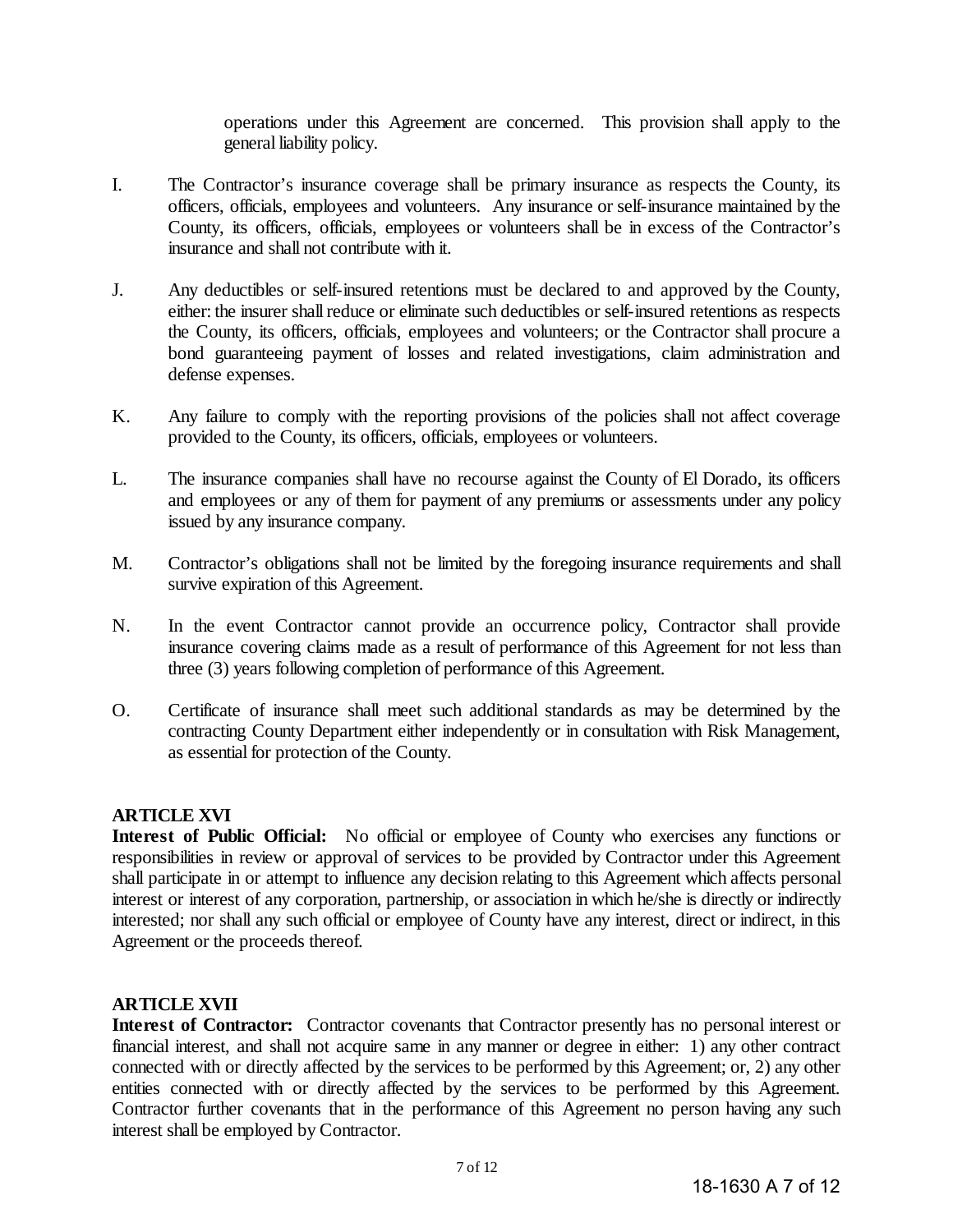### **ARTICLE XVIII**

**Conflict of Interest:** The parties to this Agreement have read and are aware of the provisions of Government Code Section 1090 et seq. and Section 87100 relating to conflict of interest of public officers and employees. Contractor attests that it has no current business or financial relationship with any County employee(s) that would constitute a conflict of interest with provision of services under this contract and will not enter into any such business or financial relationship with any such employee(s) during the term of this Agreement. County represents that it is unaware of any financial or economic interest of any public officer or employee of Contractor relating to this Agreement. It is further understood and agreed that if such a financial interest does exist at the inception of this Agreement either party may immediately terminate this Agreement by giving written notice as detailed in the Article in the Agreement titled, "Default, Termination and Cancellation".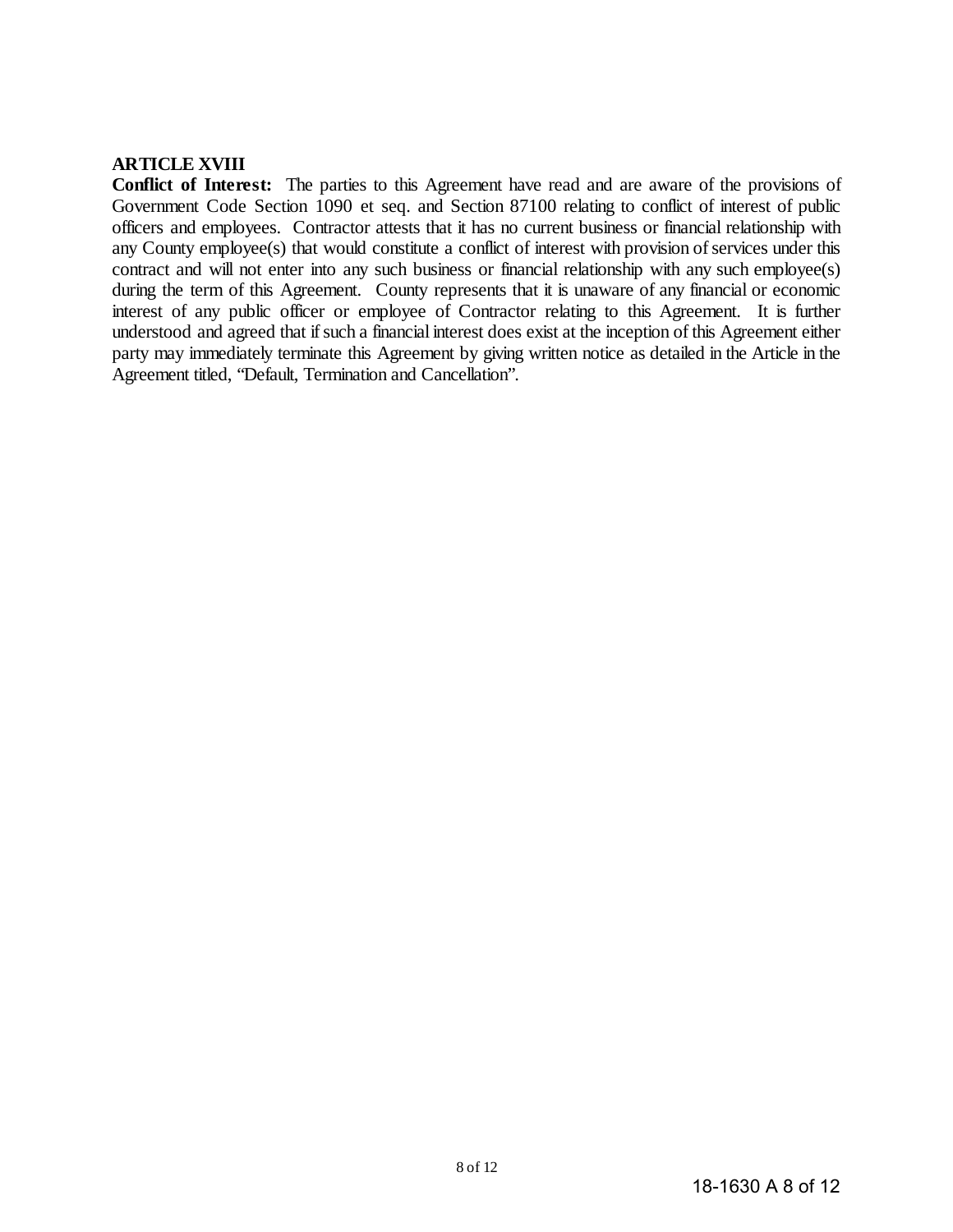### **ARTICLE XIX Nondiscrimination:**

- A. County may require Contractor's services on projects involving funding from various state and/or federal agencies, and as a consequence, Contractor shall comply with all applicable nondiscrimination statutes and regulations during the performance of this Agreement including but not limited to the following: Contractor and its employees and representatives shall not unlawfully discriminate against any employee or applicant for employment because of race, religion, color, national origin, ancestry, physical handicap, medical condition, marital status, age, or sex; Contractor shall, unless exempt, comply with the applicable provisions of the Fair Employment and Housing Act (Government Code, Sections 12900 et seq.) and applicable regulations promulgated thereunder (California Code of Regulations, Title 2, Sections 7285.0 et seq.); the applicable regulations of the Fair Employment and Housing Commission implementing Government Code, Section 12990, set forth in Chapter 5 of Division 4 of Title 2 of the California Code of Regulations incorporated into this Agreement by reference and made a part hereof as if set forth in full; and Title VI of the Civil Rights Act of 1964, as amended. Contractor and its employees and representatives shall give written notice of their obligations under this clause as required by law.
- B. Where applicable, Contractor shall include these nondiscrimination and compliance provisions in any of its agreements that affect or are related to the services performed herein.
- C. Contractor's signature shall provide any certifications necessary under the federal laws, the laws of the State of California, including but not limited to Government Code Section 12990 and Title 2, California Code of Regulations, Section 8103.

## **ARTICLE XX**

**California Residency (Form 590):** If Contractor is a California resident, Contractors must file a State of California Form 590, certifying its California residency or, in the case of a corporation, certifying that it has a permanent place of business in California. The Contractor will be required to submit a Form 590 prior to execution of an Agreement or County shall withhold seven (7) percent of each payment made to the Contractor during term of the Agreement. This requirement applies to any agreement/contract exceeding \$1,500.00.

## **ARTICLE XXI**

**Nonresident Withholding**: If Contractor is not a California resident, Contractor shall provide documentation that the State of California has granted a withholding exemption or authorized reduced withholding prior to execution of this Agreement or County shall withhold seven (7%) percent of each payment made to the Contractor during term of the Agreement as required by law. This requirement applies to any agreement/contract exceeding \$1,500.00. Contractor shall indemnify and hold the County harmless for any action taken by the California Franchise Tax Board.

### **ARTICLE XXII**

**Taxpayer Identification Number (Form W-9):** All independent Contractors or corporations providing services to the County must file a Department of the Treasury Internal Revenue Service Form W-9, certifying their Taxpayer Identification Number.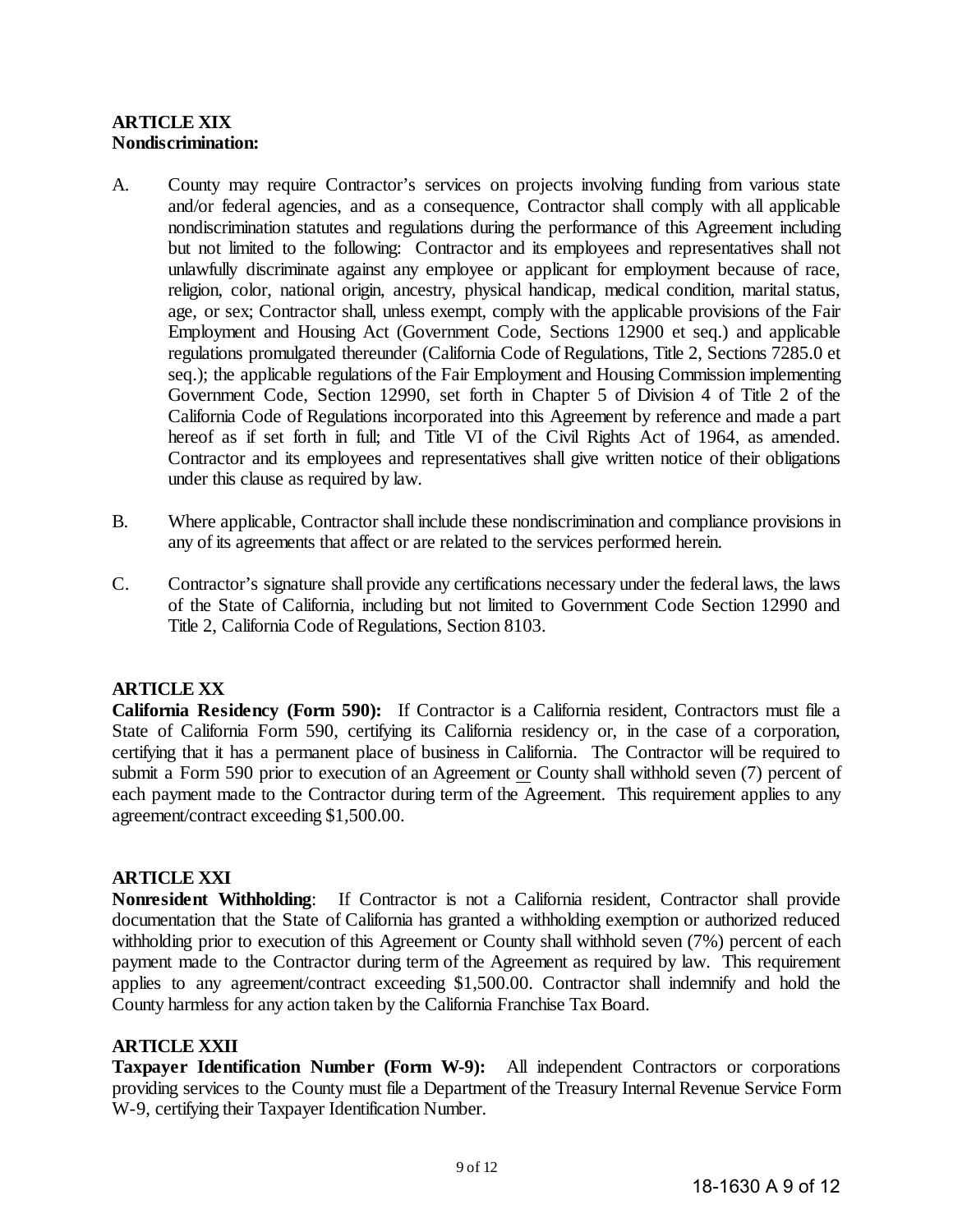### **ARTICLE XXIII**

**County Business License:** It is unlawful for any person to furnish supplies or services, or transact any kind of business in the unincorporated territory of El Dorado County without possessing a County business license unless exempt under County Code Section 5.08.070.

#### **ARTICLE XXIV**

**Licenses:** Contractor hereby represents and warrants that Contractor and any of its subcontractors employed under this Agreement has all the applicable licenses, permits, and certifications that are legally required for Contractor and its subcontractors to practice its profession or provide the services or work contemplated under this Agreement in the State of California. Contractor and its subcontractors shall obtain or maintain said applicable licenses, permits, or certificates in good standing throughout the term of this Agreement.

#### **ARTICLE XXV**

**Administrator:** The County Officer or employee with responsibility for administering this Agreement is Bryan Golmitz, Captain or successor.

#### **ARTICLE XXVI**

**Authorized Signatures:** The parties to this Agreement represent that the undersigned individuals executing this Agreement on their respective behalf are fully authorized to do so by law or other appropriate instrument and to bind upon said parties to the obligations set forth herein.

### **ARTICLE XXVII**

**Partial Invalidity:** If any provision of this Agreement is held by a court of competent jurisdiction to be invalid, void or unenforceable, the remaining provisions will continue in full force and effect without being impaired or invalidated in any way.

#### **ARTICLE XXVIII**

**Venue:** Any dispute resolution action arising out of this Agreement, including, but not limited to, litigation, mediation, or arbitration, shall be brought in El Dorado County, California, and shall be resolved in accordance with the laws of the State of California.

#### **ARTICLE XXIX**

**No Third Party Beneficiaries:** Nothing in this Agreement is intended, nor will be deemed, to confer rights or remedies upon any person or legal entity not a party to this agreement.

#### **ARTICLE XXX**

**Entire Agreement:** This document and the documents referred to herein or exhibits hereto are the entire Agreement between the parties and they incorporate or supersede all prior written or oral Agreements or understandings.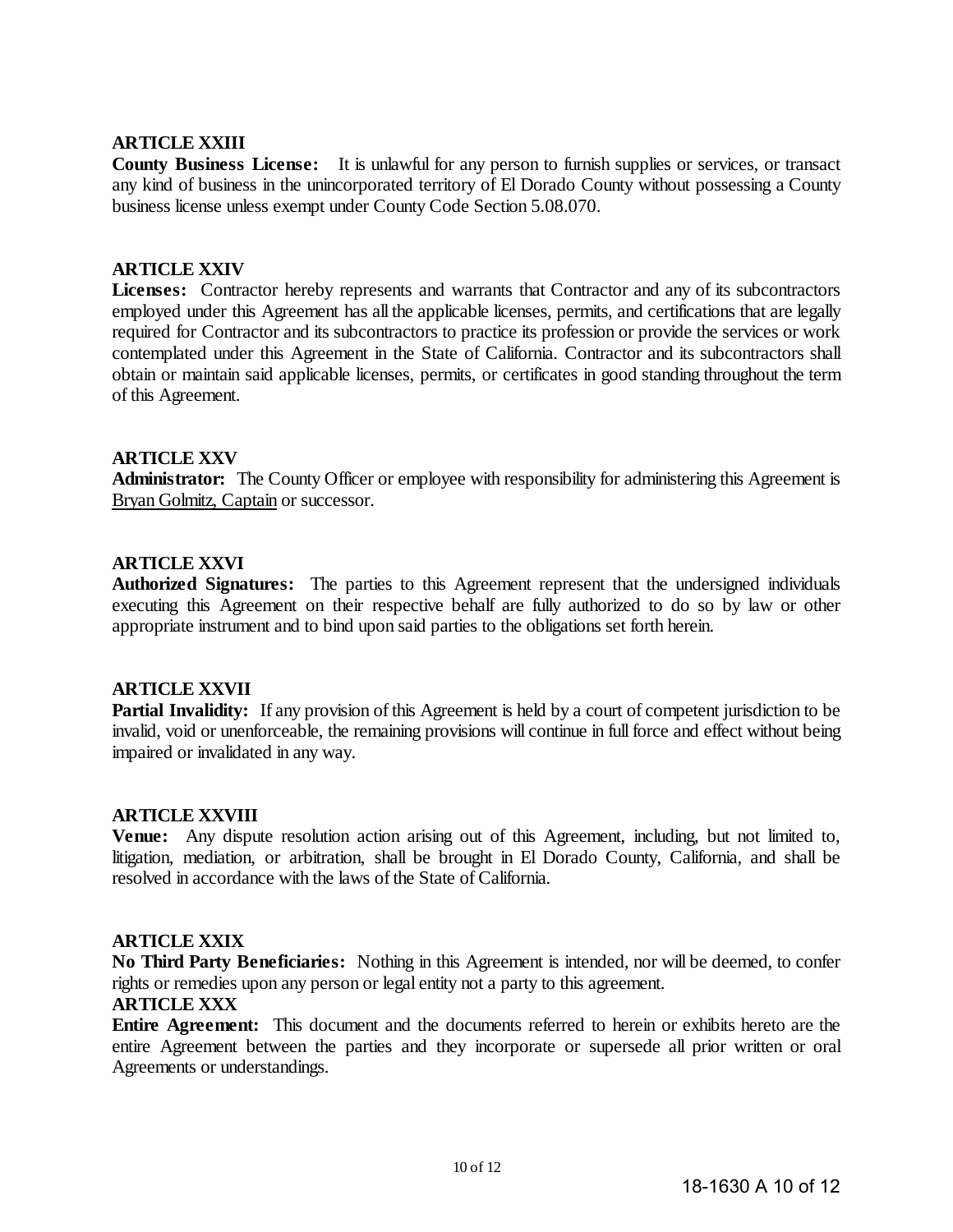# **Requesting Contract Administrator Concurrence:**

By: Dated:

Bryan Golmitz Captain Sheriff's Office

# **Requesting Department Head Concurrence:**

John D'Agostini **Sheriff** 

By: Dated: